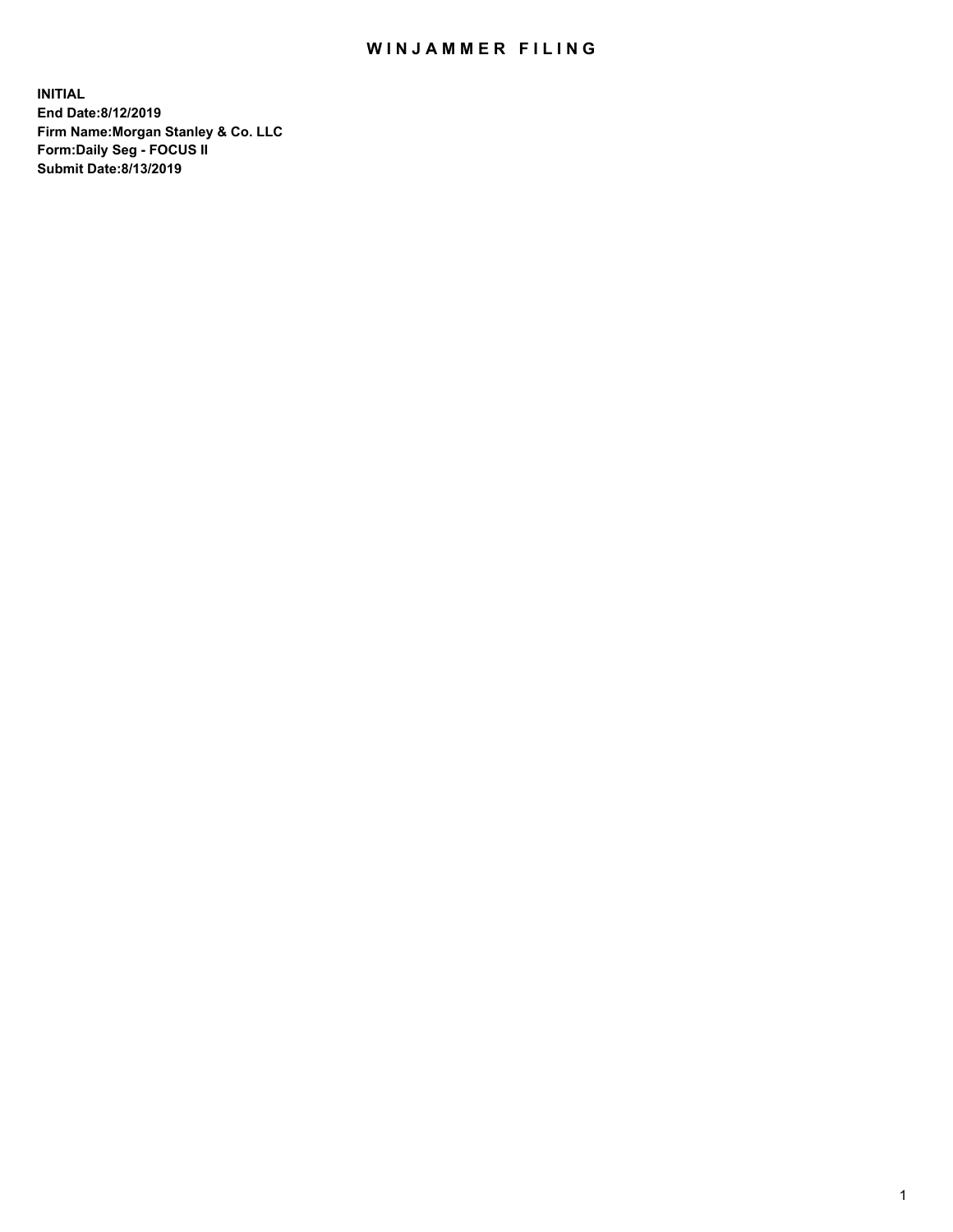**INITIAL End Date:8/12/2019 Firm Name:Morgan Stanley & Co. LLC Form:Daily Seg - FOCUS II Submit Date:8/13/2019 Daily Segregation - Cover Page**

| Name of Company                                                                                                                                                                                                                                                                                                                | Morgan Stanley & Co. LLC                               |
|--------------------------------------------------------------------------------------------------------------------------------------------------------------------------------------------------------------------------------------------------------------------------------------------------------------------------------|--------------------------------------------------------|
| <b>Contact Name</b>                                                                                                                                                                                                                                                                                                            | <b>Ikram Shah</b>                                      |
| <b>Contact Phone Number</b>                                                                                                                                                                                                                                                                                                    | 212-276-0963                                           |
| <b>Contact Email Address</b>                                                                                                                                                                                                                                                                                                   | Ikram.shah@morganstanley.com                           |
| FCM's Customer Segregated Funds Residual Interest Target (choose one):<br>a. Minimum dollar amount: ; or<br>b. Minimum percentage of customer segregated funds required:% ; or<br>c. Dollar amount range between: and; or<br>d. Percentage range of customer segregated funds required between:% and%.                         | 235,000,000<br><u>0</u><br><u>0 0</u><br>0 Q           |
| FCM's Customer Secured Amount Funds Residual Interest Target (choose one):<br>a. Minimum dollar amount: ; or<br>b. Minimum percentage of customer secured funds required:%; or<br>c. Dollar amount range between: and; or<br>d. Percentage range of customer secured funds required between:% and%.                            | 140,000,000<br><u>0</u><br><u>00</u><br>0 <sub>0</sub> |
| FCM's Cleared Swaps Customer Collateral Residual Interest Target (choose one):<br>a. Minimum dollar amount: ; or<br>b. Minimum percentage of cleared swaps customer collateral required:% ; or<br>c. Dollar amount range between: and; or<br>d. Percentage range of cleared swaps customer collateral required between:% and%. | 92,000,000<br><u>0</u><br><u>00</u><br>0 <sub>0</sub>  |

Attach supporting documents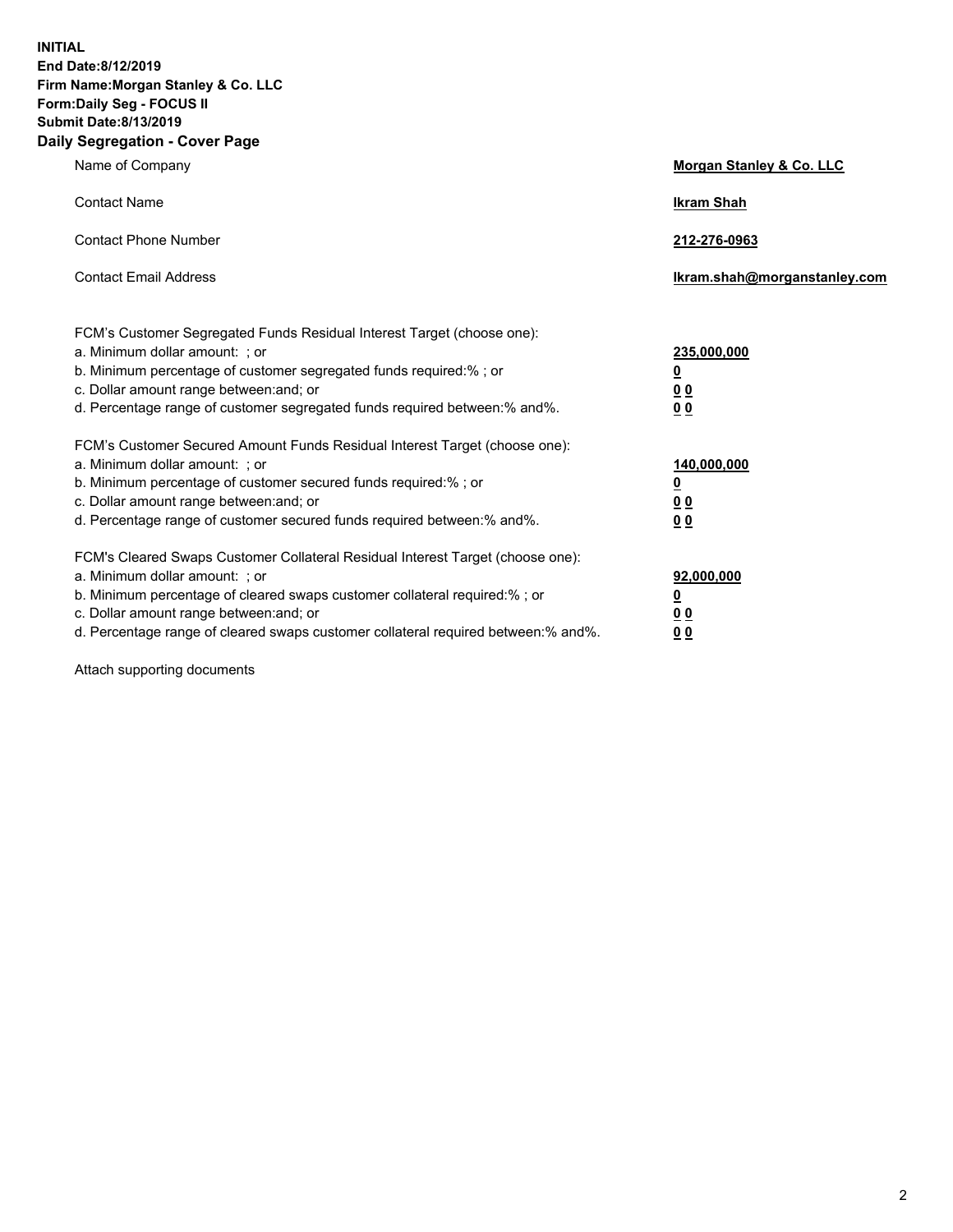## **INITIAL End Date:8/12/2019 Firm Name:Morgan Stanley & Co. LLC Form:Daily Seg - FOCUS II Submit Date:8/13/2019**

**Daily Segregation - Secured Amounts** Foreign Futures and Foreign Options Secured Amounts Amount required to be set aside pursuant to law, rule or regulation of a foreign government or a rule of a self-regulatory organization authorized thereunder 1. Net ledger balance - Foreign Futures and Foreign Option Trading - All Customers A. Cash **3,391,627,156** [7315] B. Securities (at market) **2,433,836,604** [7317] 2. Net unrealized profit (loss) in open futures contracts traded on a foreign board of trade **-528,139,766** [7325] 3. Exchange traded options a. Market value of open option contracts purchased on a foreign board of trade **22,743,224** [7335] b. Market value of open contracts granted (sold) on a foreign board of trade **-24,716,095** [7337] 4. Net equity (deficit) (add lines 1. 2. and 3.) **5,295,351,123** [7345] 5. Account liquidating to a deficit and account with a debit balances - gross amount **85,504,611** [7351] Less: amount offset by customer owned securities **-84,807,421** [7352] **697,190** [7354] 6. Amount required to be set aside as the secured amount - Net Liquidating Equity Method (add lines 4 and 5) 7. Greater of amount required to be set aside pursuant to foreign jurisdiction (above) or line 6. FUNDS DEPOSITED IN SEPARATE REGULATION 30.7 ACCOUNTS 1. Cash in banks A. Banks located in the United States **450,109,760** [7500] B. Other banks qualified under Regulation 30.7 **524,835,401** [7520] **974,945,161** [7530] 2. Securities A. In safekeeping with banks located in the United States **450,772,397** [7540] B. In safekeeping with other banks qualified under Regulation 30.7 **0** [7560] **450,772,397** [7570] 3. Equities with registered futures commission merchants A. Cash **6,307,645** [7580] B. Securities **0** [7590] C. Unrealized gain (loss) on open futures contracts **3,363,192** [7600] D. Value of long option contracts **0** [7610] E. Value of short option contracts **0** [7615] **9,670,837** [7620] 4. Amounts held by clearing organizations of foreign boards of trade A. Cash **0** [7640] B. Securities **0** [7650] C. Amount due to (from) clearing organization - daily variation **0** [7660] D. Value of long option contracts **0** [7670] E. Value of short option contracts **0** [7675] **0** [7680] 5. Amounts held by members of foreign boards of trade A. Cash **2,602,118,589** [7700] B. Securities **1,983,064,207** [7710]

- C. Unrealized gain (loss) on open futures contracts **-531,502,959** [7720]
- D. Value of long option contracts **22,743,224** [7730]
- 
- 6. Amounts with other depositories designated by a foreign board of trade **0** [7760]
- 7. Segregated funds on hand **0** [7765]
- 8. Total funds in separate section 30.7 accounts **5,487,095,361** [7770]
- 9. Excess (deficiency) Set Aside for Secured Amount (subtract line 7 Secured Statement Page 1 from Line 8)
- 10. Management Target Amount for Excess funds in separate section 30.7 accounts **140,000,000** [7780]
- 11. Excess (deficiency) funds in separate 30.7 accounts over (under) Management Target **51,047,048** [7785]

**0** [7305]

**5,296,048,313** [7355]

## **5,296,048,313** [7360]

 E. Value of short option contracts **-24,716,095** [7735] **4,051,706,966** [7740] **191,047,048** [7380]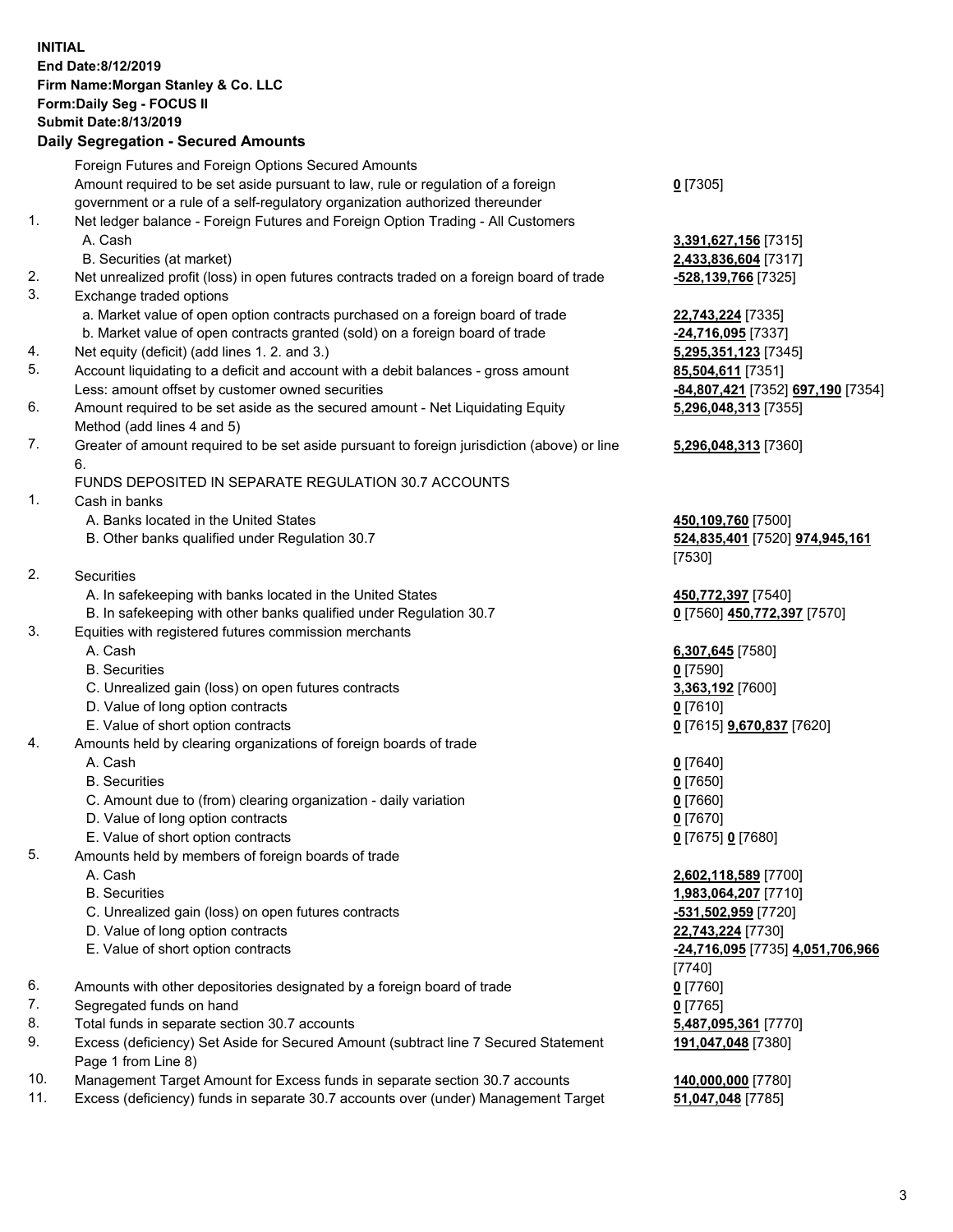**INITIAL End Date:8/12/2019 Firm Name:Morgan Stanley & Co. LLC Form:Daily Seg - FOCUS II Submit Date:8/13/2019 Daily Segregation - Segregation Statement** SEGREGATION REQUIREMENTS(Section 4d(2) of the CEAct) 1. Net ledger balance A. Cash **7,010,145,203** [7010] B. Securities (at market) **6,266,916,120** [7020] 2. Net unrealized profit (loss) in open futures contracts traded on a contract market **4,547,176,683** [7030] 3. Exchange traded options A. Add market value of open option contracts purchased on a contract market **974,623,845** [7032] B. Deduct market value of open option contracts granted (sold) on a contract market **-854,905,458** [7033] 4. Net equity (deficit) (add lines 1, 2 and 3) **17,943,956,393** [7040] 5. Accounts liquidating to a deficit and accounts with debit balances - gross amount **471,235,884** [7045] Less: amount offset by customer securities **-461,681,072** [7047] **9,554,812** [7050] 6. Amount required to be segregated (add lines 4 and 5) **17,953,511,205** [7060] FUNDS IN SEGREGATED ACCOUNTS 7. Deposited in segregated funds bank accounts A. Cash **4,973,453,504** [7070] B. Securities representing investments of customers' funds (at market) **0** [7080] C. Securities held for particular customers or option customers in lieu of cash (at market) **571,506,897** [7090] 8. Margins on deposit with derivatives clearing organizations of contract markets A. Cash **6,786,209,068** [7100] B. Securities representing investments of customers' funds (at market) **0** [7110] C. Securities held for particular customers or option customers in lieu of cash (at market) **5,695,409,223** [7120] 9. Net settlement from (to) derivatives clearing organizations of contract markets **80,350,222** [7130] 10. Exchange traded options A. Value of open long option contracts **974,623,845** [7132] B. Value of open short option contracts **-854,905,458** [7133] 11. Net equities with other FCMs A. Net liquidating equity **15,127,082** [7140] B. Securities representing investments of customers' funds (at market) **0** [7160] C. Securities held for particular customers or option customers in lieu of cash (at market) **0** [7170] 12. Segregated funds on hand **0** [7150] 13. Total amount in segregation (add lines 7 through 12) **18,241,774,383** [7180] 14. Excess (deficiency) funds in segregation (subtract line 6 from line 13) **288,263,178** [7190]

- 15. Management Target Amount for Excess funds in segregation **235,000,000** [7194]
- 16. Excess (deficiency) funds in segregation over (under) Management Target Amount Excess

**53,263,178** [7198]